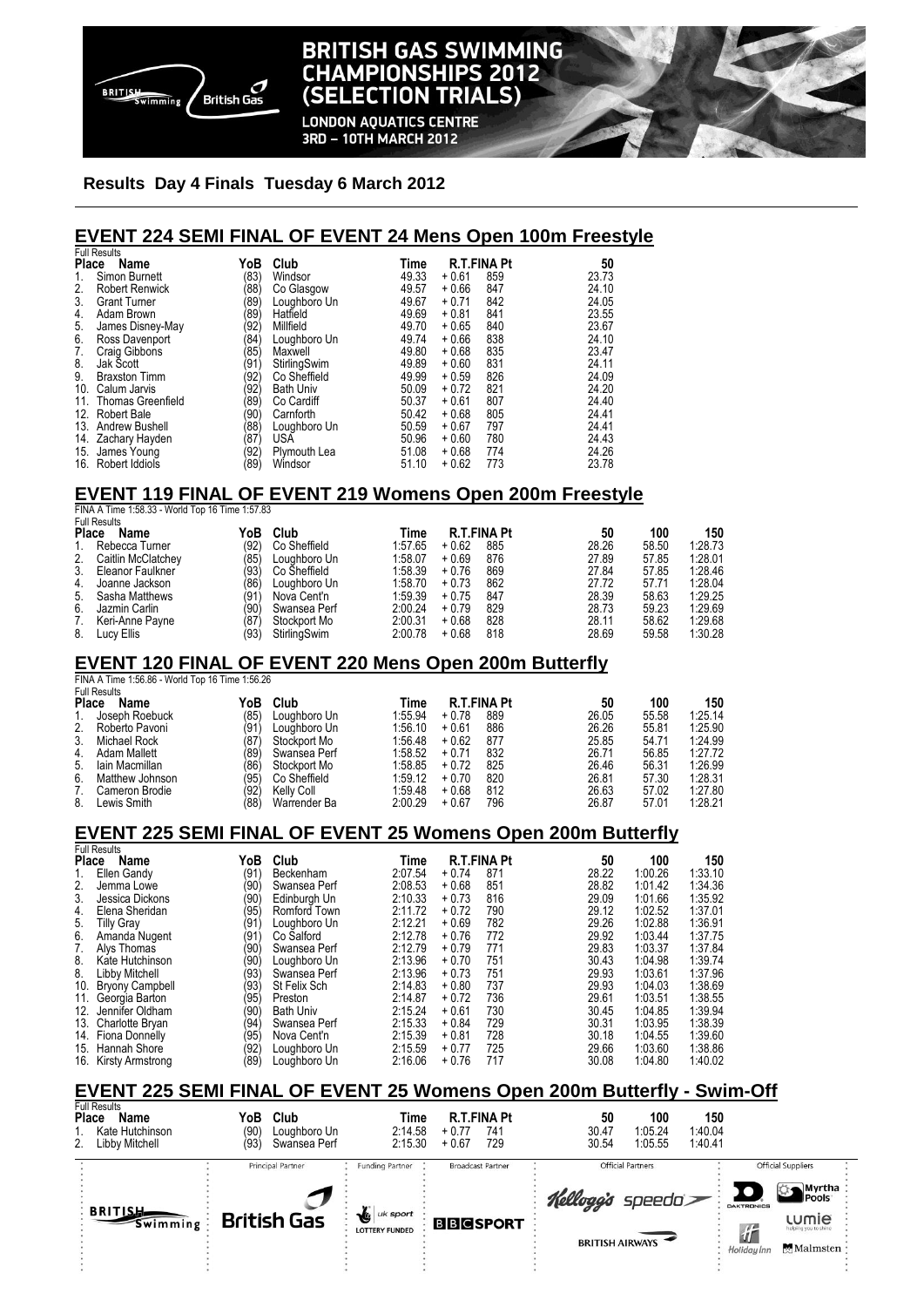

# **BRITISH GAS SWIMMING CHAMPIONSHIPS 2012** (SELECTION TRIALS)

**LONDON AQUATICS CENTRE** 3RD - 10TH MARCH 2012

#### **Results Day 4 Finals Tuesday 6 March 2012**

#### **EVENT 226 SEMI FINAL OF EVENT 26 Mens Open 200m Breaststroke**

| <b>Full Results</b>                                                  |              |                            |                              |                    |                     |                |         |         |
|----------------------------------------------------------------------|--------------|----------------------------|------------------------------|--------------------|---------------------|----------------|---------|---------|
| Place<br>Name                                                        | YoB          | Club                       | Time                         |                    | <b>R.T.FINA Pt</b>  | 50             | 100     | 150     |
| $\mathbf{1}$<br>Michael Jamieson                                     | (88)         | Edinburgh Un               | 2:11.47                      | $+0.73$            | 908                 | 29.71          | 1:02.50 | 1:36.29 |
| $\overline{2}$ .<br><b>Andrew Willis</b>                             | (90)         | Bracknell                  | 2:11.87                      | $+0.73$            | 899                 | 29.68          | 1:03.48 | 1:37.33 |
| 3.<br>Kristopher Gilchrist                                           | (83)         | Edinburgh Un               | 2:13.22                      | $+0.74$            | 872                 | 29.51          | 1:02.80 | 1:37.40 |
| 4.<br><b>Russell Smith</b>                                           | (91)         | Stockport Mo               | 2:13.27                      | $+0.65$            | 871                 | 30.06          | 1:04.14 | 1:38.43 |
| 5.<br>James Broady                                                   | (91)         | Loughboro Un               | 2:13.49                      | $+0.80$            | 867                 | 30.04          | 1:04.09 | 1:38.68 |
| 6.<br><b>Richard Webb</b>                                            | (87'         | Swansea Perf               | 2:13.86                      | $+0.73$            | 860                 | 29.77          | 1:03.57 | 1:38.54 |
| 7.<br>Daniel Sliwinski                                               | (90)         | Preston                    | 2:13.91                      | $+0.69$            | 859                 | 30.07          | 1:04.23 | 1:38.91 |
| 8.<br>Ross Murdoch                                                   | (94)         | West Dunbart               | 2:14.90                      | $+0.68$            | 840                 | 30.41          | 1:04.29 | 1:39.67 |
| 9.<br>Jamie Ross                                                     | (87)         | StirlingSwim               | 2:15.27                      | $+0.71$            | 833                 | 30.10          | 1:03.93 | 1:39.14 |
| 10. Christopher Steeples                                             | (92)         | Co Manch Ag                | 2:15.58                      | $+0.61$            | 827                 | 30.76          | 1:05.53 | 1:40.53 |
| 11. Craig Benson                                                     | (94)         | Warrender Ba               | 2:15.67                      | $+0.74$            | 826                 | 30.59          | 1:06.78 | 1:42.44 |
| 12. Adam Peaty                                                       | (94)         | Co Derby                   | 2:15.68                      | $+0.63$            | 826                 | 30.49          | 1:05.77 | 1:40.98 |
| 13. Joseph Parker                                                    | (93)         | Plymouth Lea               | 2:15.88                      | $+0.68$            | 822                 | 30.95          | 1:05.74 | 1:40.95 |
| 14. Rory Pardoe                                                      | (92)         | Torfaen                    | 2:16.74                      | $+0.79$            | 807                 | 31.55          | 1:06.66 | 1:41.38 |
| 15. Paul Sutherland                                                  | (90)         | <b>Bath Univ</b>           | 2:16.97                      | $+0.66$            | 802                 | 30.44          | 1:04.98 | 1:40.57 |
| 16. Tristan Slater                                                   | (93)         | Millfield                  | 2:18.53                      | $+0.73$            | 776                 | 31.26          | 1:06.18 | 1:42.25 |
|                                                                      |              |                            |                              |                    |                     |                |         |         |
| EVENT 121 FINAL OF EVENT 221 Womens Open 200m IM                     |              |                            |                              |                    |                     |                |         |         |
| FINA A Time 2.13.36 - World Top 16 Time 2:12.87                      |              |                            |                              |                    |                     |                |         |         |
| <b>Full Results</b>                                                  |              |                            |                              |                    |                     |                |         |         |
| Place Name                                                           | YoB          | Club                       | Time                         |                    | <b>R.T.FINA Pt</b>  | 50             | 100     | 150     |
| 1.<br>Hannah Miley                                                   | (89)         | Garioch                    | 2:10.77                      | $+0.71$            | 897                 | 29.19          | 1:02.28 | 1:39.75 |
| 2.<br>Sophie Allen                                                   | (92)         | Stockport Mo               | 2:11.71                      | $+0.67$            | 878                 | 28.29          | 1:02.74 | 1:39.86 |
| 3.<br>Sophie Smith                                                   | (94)         | Co Leicester               | 2:12.31                      | $+0.70$            | 866                 | 28.20          | 1:02.34 | 1:41.16 |
| 4.<br>Aimee Willmott                                                 | (93)         | Middlesboro                | 2:13.52                      | $+0.72$            | 843                 | 28.63          | 1:02.28 | 1:41.82 |
| 5.<br>Lucy Spencer                                                   | (93)         | Co Sheffield               | 2:13.53                      | $+0.68$            | 843                 | 28.83          | 1:03.40 | 1:42.29 |
| 6.<br>Siobhan-Marie O'Connor                                         |              |                            |                              |                    |                     |                |         | 1:41.78 |
|                                                                      | (95)         | <b>Bath Univ</b>           | 2:15.49                      | $+0.72$            | 807                 | 28.12          | 1:01.22 |         |
| 7.<br>Emma Smithurst                                                 | (91)         | Swansea Perf               | 2:16.97                      | $+0.75$            | 781                 | 30.15          | 1:04.14 | 1:44.04 |
| 8.<br>Rachael Solway                                                 | (92)         | Loughboro Un               | 2:17.12                      | $+0.69$            | 778                 | 29.49          | 1:04.27 | 1:43.92 |
|                                                                      |              |                            |                              |                    |                     |                |         |         |
| <b>EVENT 127 FINAL OF EVENT 27 Womens MC 100m Freestyle</b>          |              |                            |                              |                    |                     |                |         |         |
| Multi-Disability by British Disability Points                        |              |                            |                              |                    |                     |                |         |         |
| <b>Place</b><br>Name                                                 | YoB          | Club                       | <b>Time</b><br>Cat.          |                    | <b>R.T.BDPoints</b> | 50             |         |         |
| $\mathbf{1}$<br><b>Heather Frederiksen</b><br>2.<br>Eleanor Simmonds | (85)<br>(94) | Co Salford<br>Swansea Perf | 1:08.13<br>8<br>6<br>1:17.98 | $+0.82$<br>$+0.66$ | 932<br>925          | 32.86<br>37.89 |         |         |

3. Rhiannon Henry (87) Co Manch Aq 13 1:01.11 + 0.75 894 29.26 4. Hannah Russell (96) Guildford Ct 12 1:02.33 + 0.75 869 29.53 5. Louise Watkin (92) Co Salford 9 1:04.65 + 0.74 843 31.17<br>
6. Stephanie Millward (81) Swansea Perf 9 1:05.05 + 0.79 828 31.09<br>
7. Susannah Rodgers (83) Otter 7 1:13.08 + 0.89 822 34.86 Stephanie Millward (81) Swansea Perf 9 1:05.05 + 0.79<br>Susannah Rodgers (83) Otter 7 1:13.08 + 0.89 7. Susannah Rodgers (83) Otter 7 1:13.08 + 0.89 822 34.86<br>8. Claire Cashmore (88) Co Leeds 9 1:05.44 + 0.70 813 31.65 Claire Cashmore

#### **EVENT 128 FINAL OF EVENT 28 Mens MC 100m Freestyle**

|       | Multi-Disability by British Disability Points |      |              |      |         |                     |     |       |
|-------|-----------------------------------------------|------|--------------|------|---------|---------------------|-----|-------|
| Place | Name                                          | YoB  | Club         | Cat. | Time    | <b>R.T.BDPoints</b> |     | 50    |
| 1.    | Sean Fraser                                   | (90) | Warrender Ba | 8    | 1:01.00 | $+0.88$             | 843 | 29.40 |
| 2.    | <b>Matthew Walker</b>                         | (78) | Marple       |      | 1:03.95 | $+0.94$             | 840 | 30.47 |
| 3.    | Josef Craig                                   | (97) | South Tyne   |      | 1:04.35 | $+0.69$             | 824 | 30.72 |
| 4.    | Jonathan Fox                                  | (91) | Newguay      |      | 1:04.41 | $+0.77$             | 822 | 30.84 |
| 5.    | David Ellis                                   | (86) | Co Manch Ag  | 13   | 57.19   | $+0.68$             | 803 | 27.23 |
| 6.    | Simon Miller                                  | (86) | Co Manch Ag  | 9    | 1:00.34 | $+0.73$             | 770 | 28.65 |
| 7.    | Stefan Hoggan                                 | (92) | Carnegie     | 9    | 1:00.59 | $+0.77$             | 760 | 29.01 |
| 8.    | Sam Hynd                                      | (91) | Swansea Perf | 8    | 1:03.42 | $+0.67$             | 750 | 30.80 |